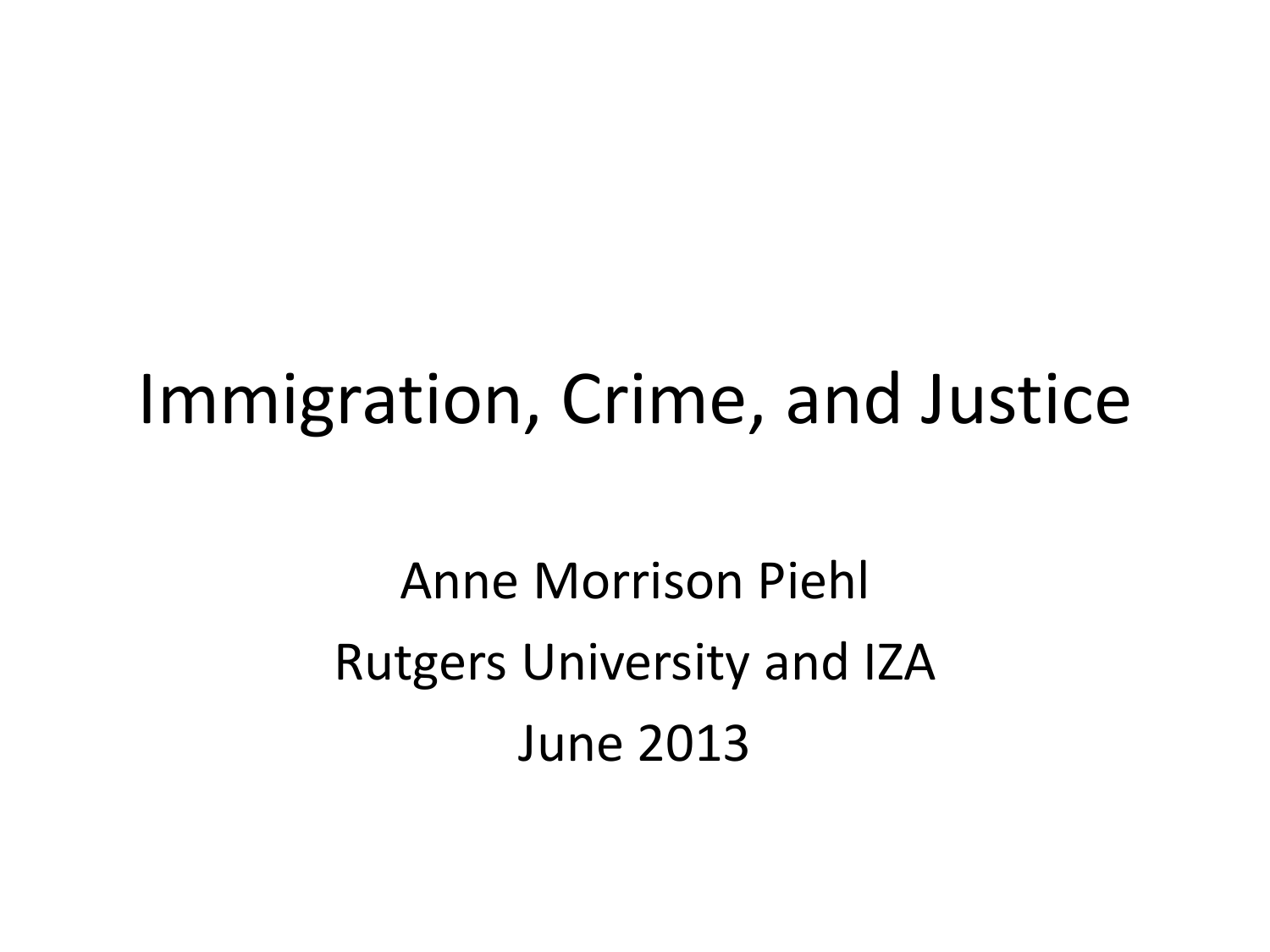## Why study "immigration and crime"?

- Idea of differential offending captivates public debate.
	- Early 1990s, higher offending of immigrants was highlighted to suggest that immigration policy is effective at crime control.
	- The Violent Crime Act (1994), the Illegal Immigration Reform and Immigrant Responsibility Act (1996), and the Anti-Terrorism and Effective Death Penalty Act (1996) dramatically increased the types of crimes for which non-citizens could be deported, established mandatory deportation, and expanded enforcement resources for the INS (now ICE).
- Studying crime outcomes can give us some insight into classic questions about immigration.
- In current context in the US, the treatment of immigrants highlights features of the operation of criminal justice that might otherwise go unnoticed.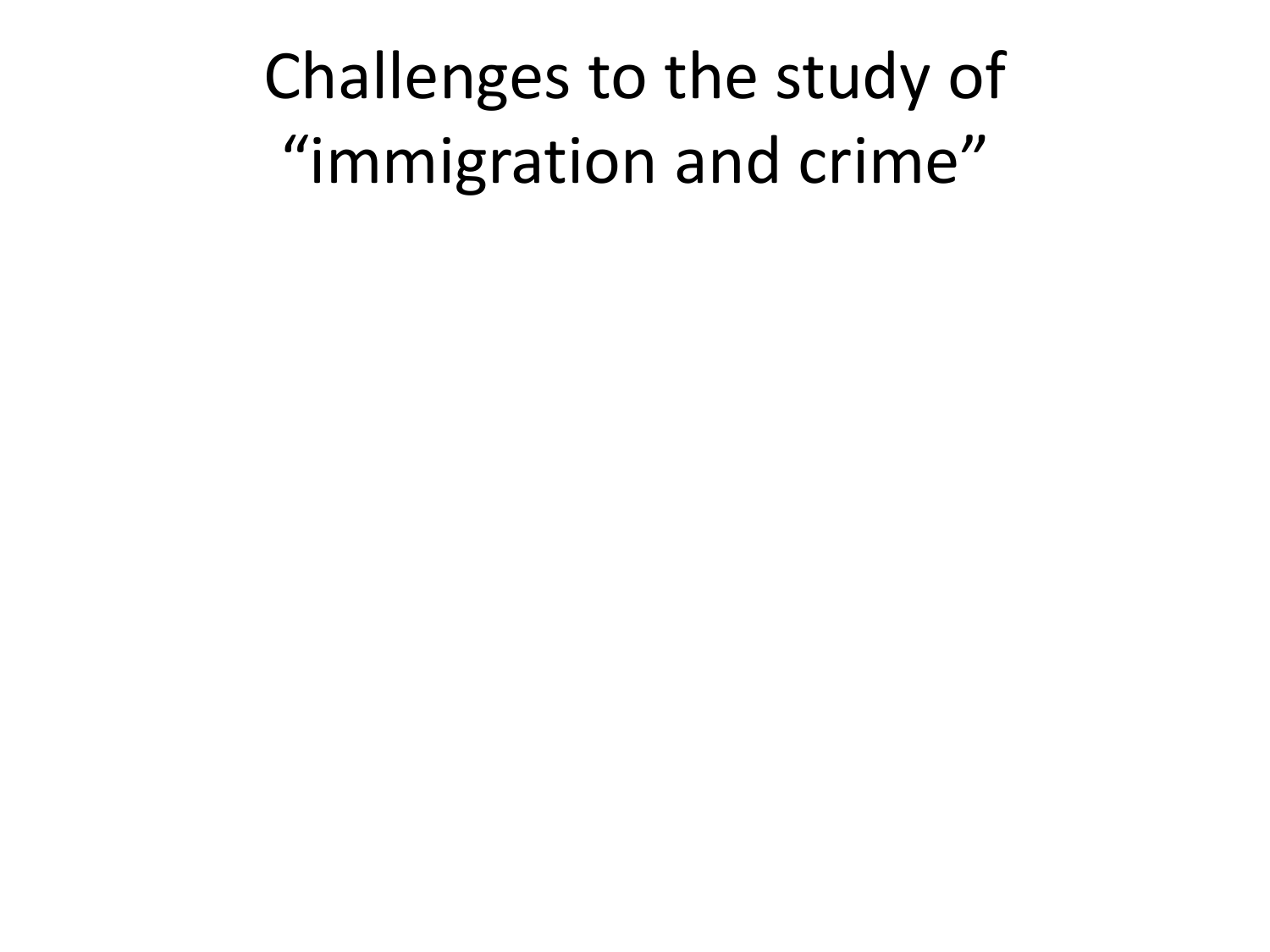• Data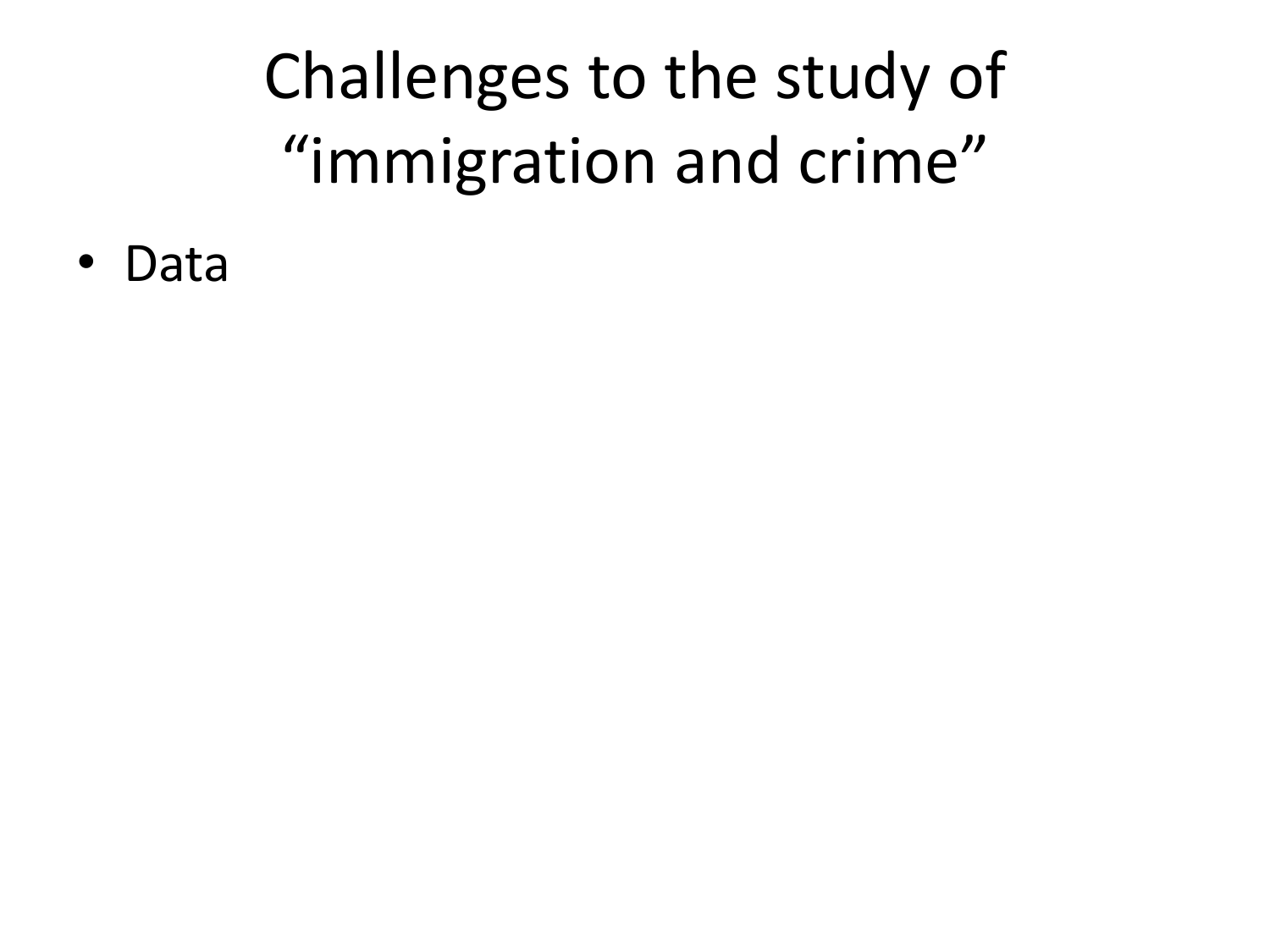- Data
- Identification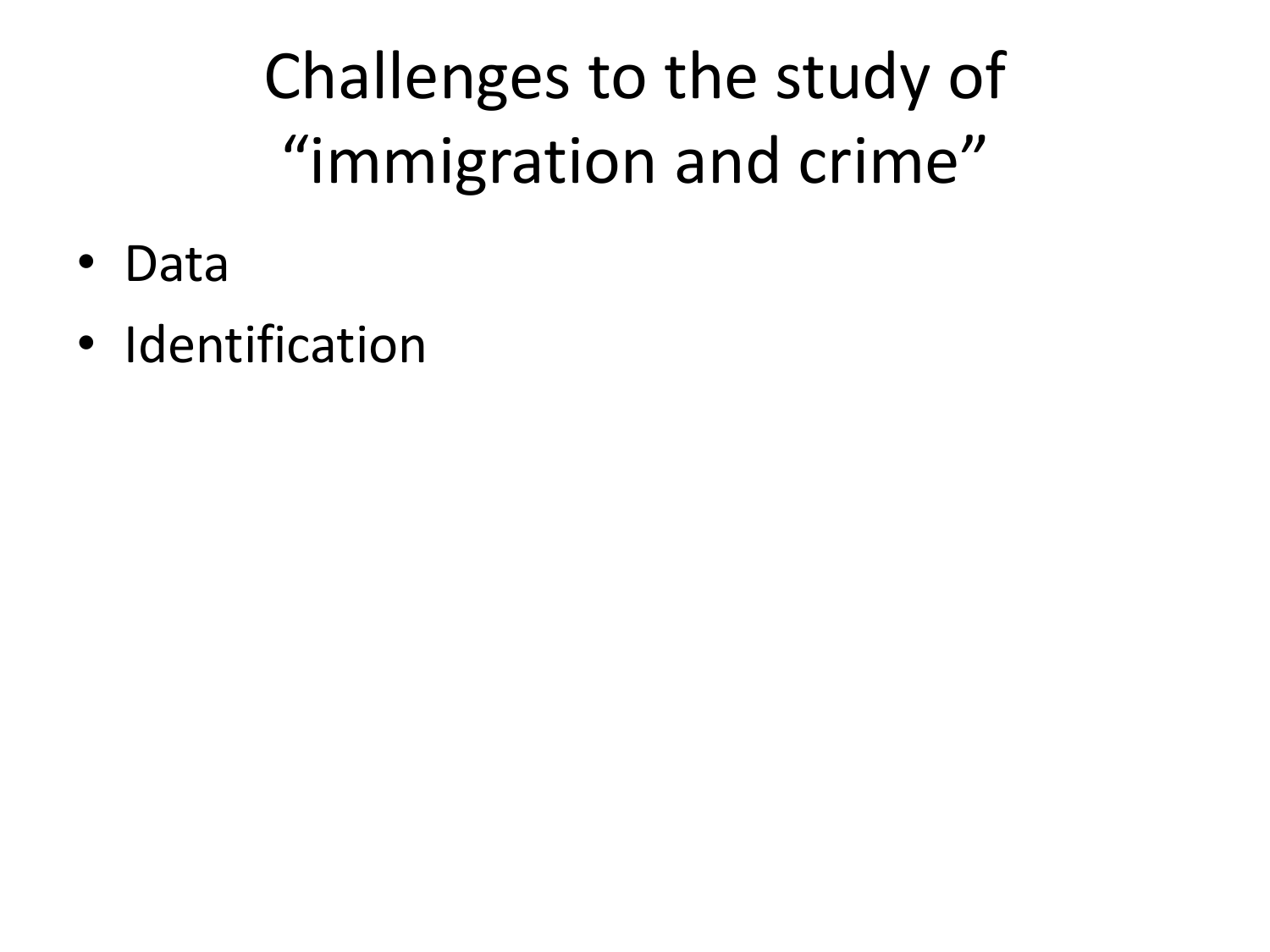- Data
	- Frequently, the data we most want to analyze do not exist. In the US, we do not know immigration status except for incarcerated. Even then, know little detail (perhaps place of birth, citizenship).
- Identification
	- Usual concerns about determinants of immigration flows and settlement patterns, the causes of crime, and the endogeneity of policy choices.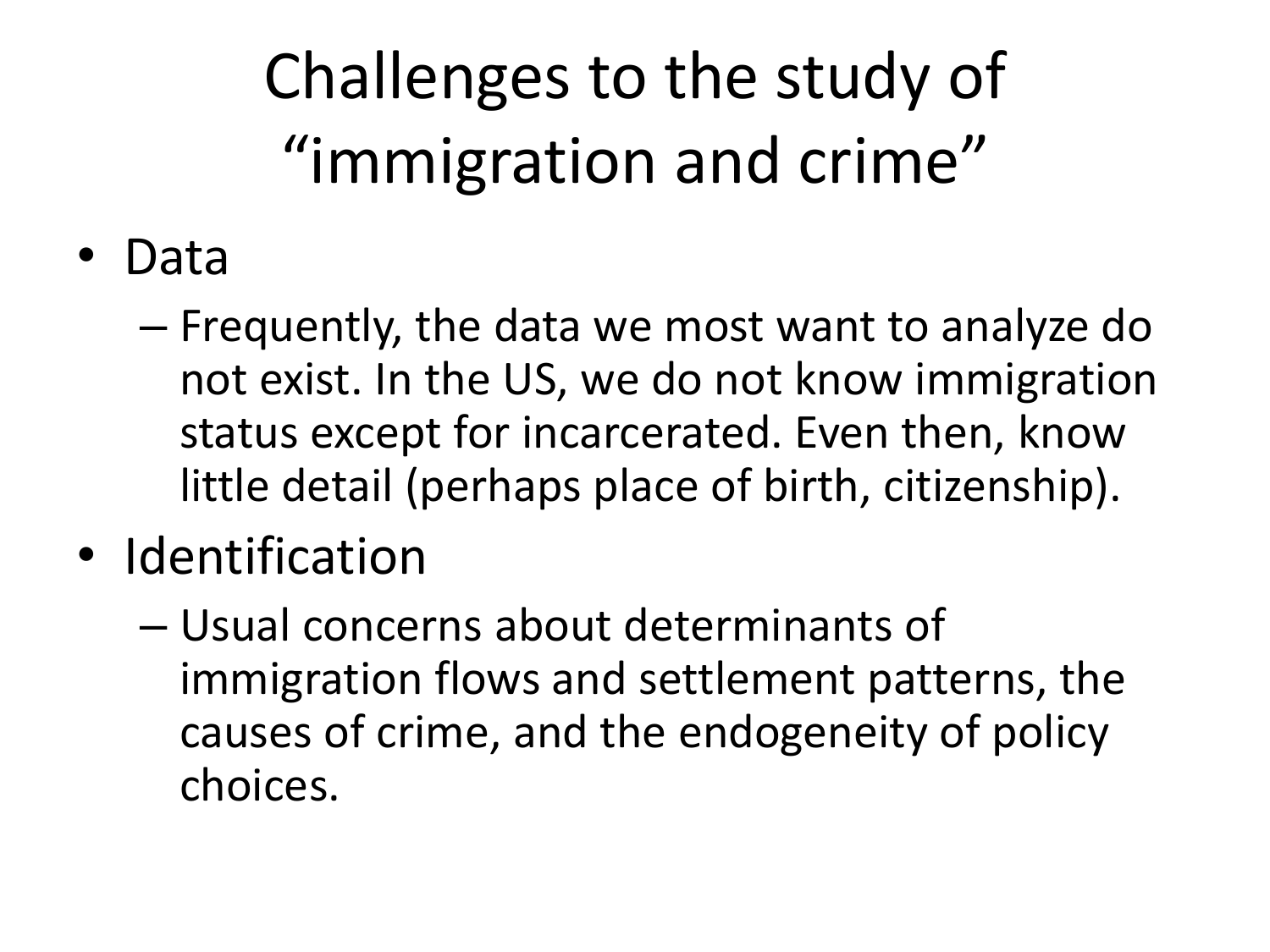# Theories (1 of 2)

Immigrants traditionally disproportionately in "high crime" demographic group.

*-- young males; low-skilled; poor*

• Immigrants tend to live in urban areas and socially disorganized neighborhoods.

-- *limited social sanctions on behavior*

- Immigrants may face "culture conflict" and need time to adjust to new behavioral norms.
- Immigrants may come with strong respect for the law; the 2<sup>nd</sup> generation may have the "culture conflict."
- Policy and/or self-selection may result in particularly low criminality among immigrants. Consequences are much more serious in the recent period.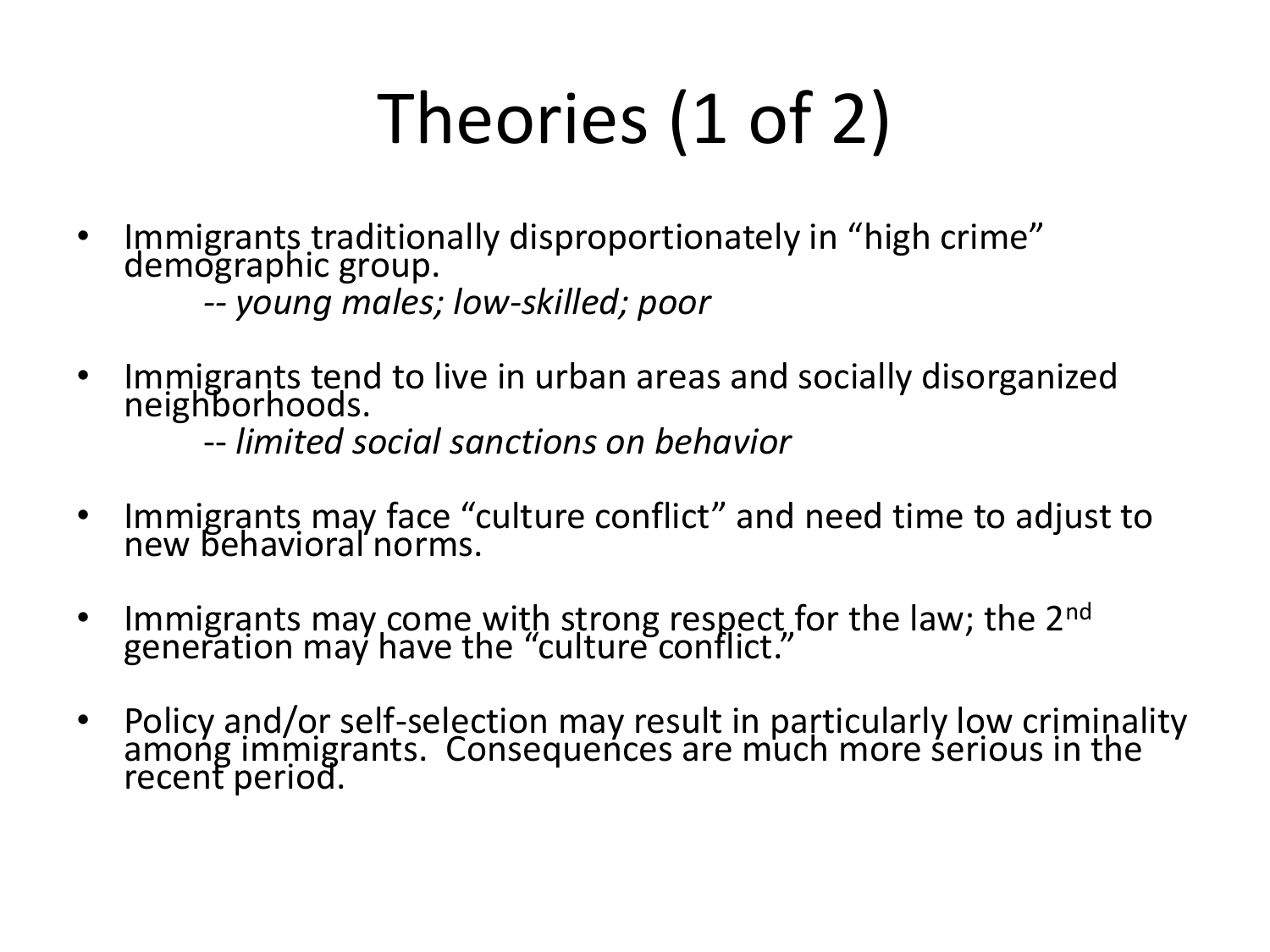# Theories (2 of 2)

*"The theory that immigration is responsible for crime, that the most recent "wave of immigration," whatever the nationality, is less desirable than the old ones, that all newcomers should be regarded with an attitude of suspicion, is a theory that is almost as old as the colonies planted by Englishmen on the New England coast."* 

- Edith Abbott in Wickersham Commission Report (1931)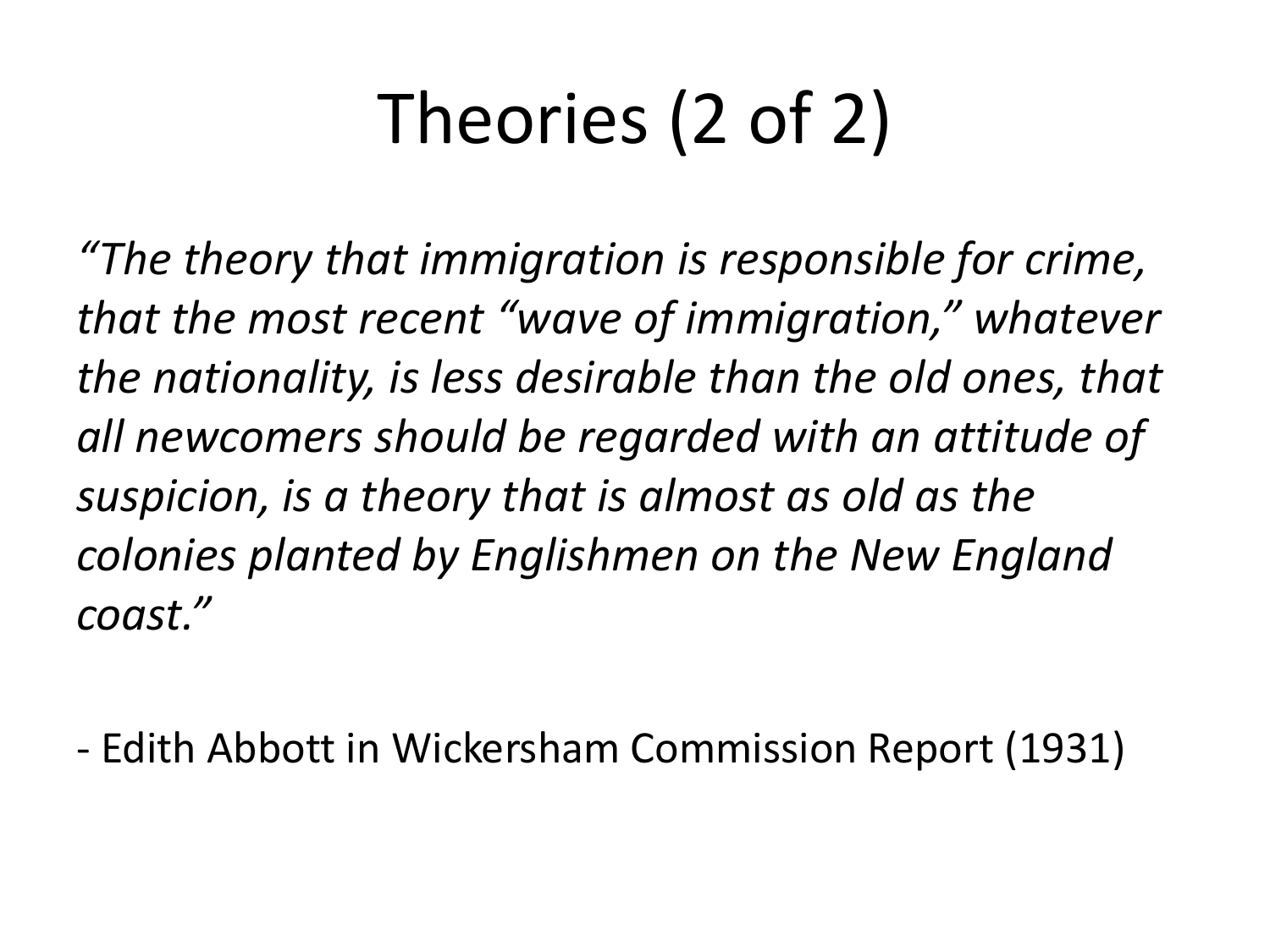## Crime rates

- Butcher & Piehl (1998)a found no effect of changes in immigration on changes in crime, 1980 to 1990, whether or not controls, short or long changes, or instrument for flow with stock.
- Others have updated, compared border to non-border cities, etc.
- Chalfin (2013) develops an instrument for immigration from Mexico using extreme rainfall in Mexican states and traditional migration routes and finds no significant relationships between immigration and crime. The estimates are more precise that in earlier papers.
- Self-reports: Butcher & Piehl (1998a) and Morenoff & Astor (2006) found lower rates for immigrants.
- Recently, common to hear speculation that immigration responsible for part of NYC crime drop but hard to make convincing decomposition.
- Street crime has not been a prominent part of debate on immigration reform; Waters (2013) reports that public opinion in the GSS shows a modest decline in support for the idea that immigrants increase crime (1996-2004).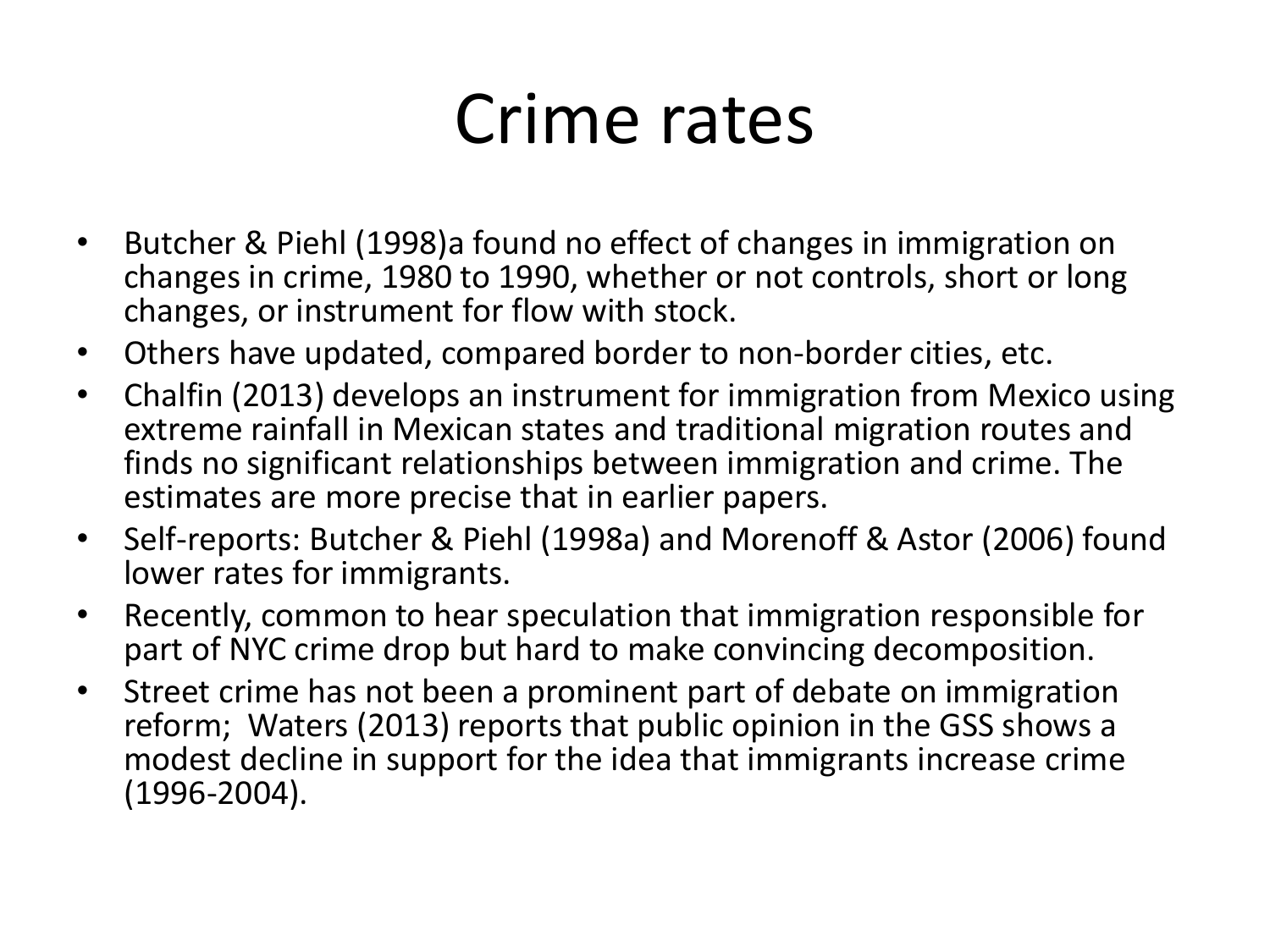### Incarceration rates

- Note that it is hard to interpret this outcome, as no good evidence on biases in criminal justice outcomes. But the analysis can be less aggregate.
- Butcher & Piehl found much lower rates of institutionalization for immigrants using the US Census for young men, in 1980, 1990, and 2000, even unadjusted. Bigger gap once control for education, especially.
- Outcome measure is far from perfect.
	- Administrative data from CA matches (using Census denominators) qualitatively and quantitatively. Star-Ledger reported 2007 ICE data showed noncitizens 1/2 as likely to appear in NJ prisons unadjusted, 1/3 when adjust for age and sex. True across crime types and countries of origin.
	- Citizens and noncitizens show similar patterns in Census data.
	- Earlier Census years unlikely to have substantial bias of deportation or "Fast Track" programs.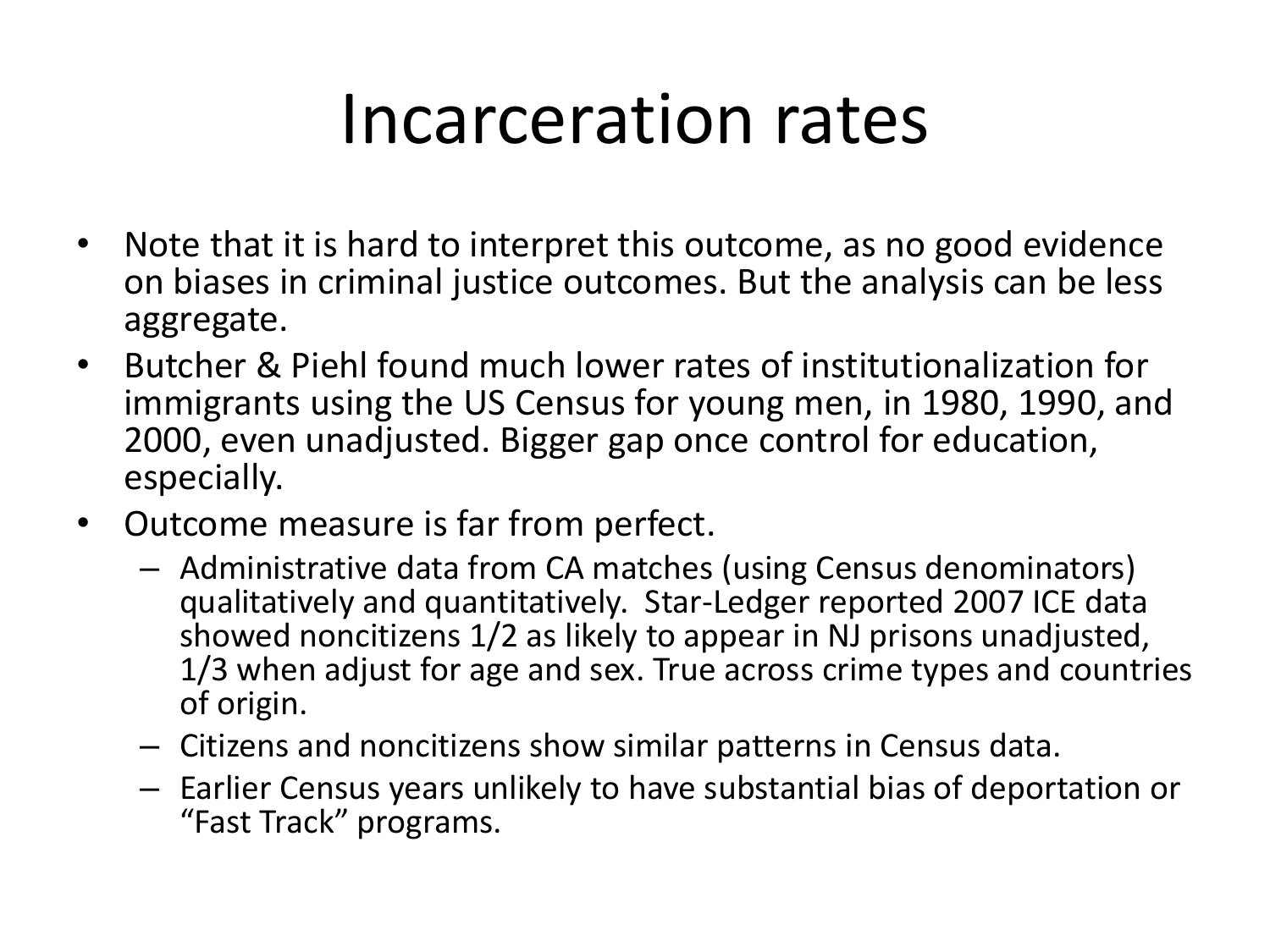#### Figure 3. Percentage Incarcerated in California, by Age and Place of Birth  $3.0$ Foreign-born women  $2.5$ /// U.S.-born women



Source: Authors' calculations from California Department of Corrections and Rehabilitation Data, 2005.

Note: Does not include federal inmates.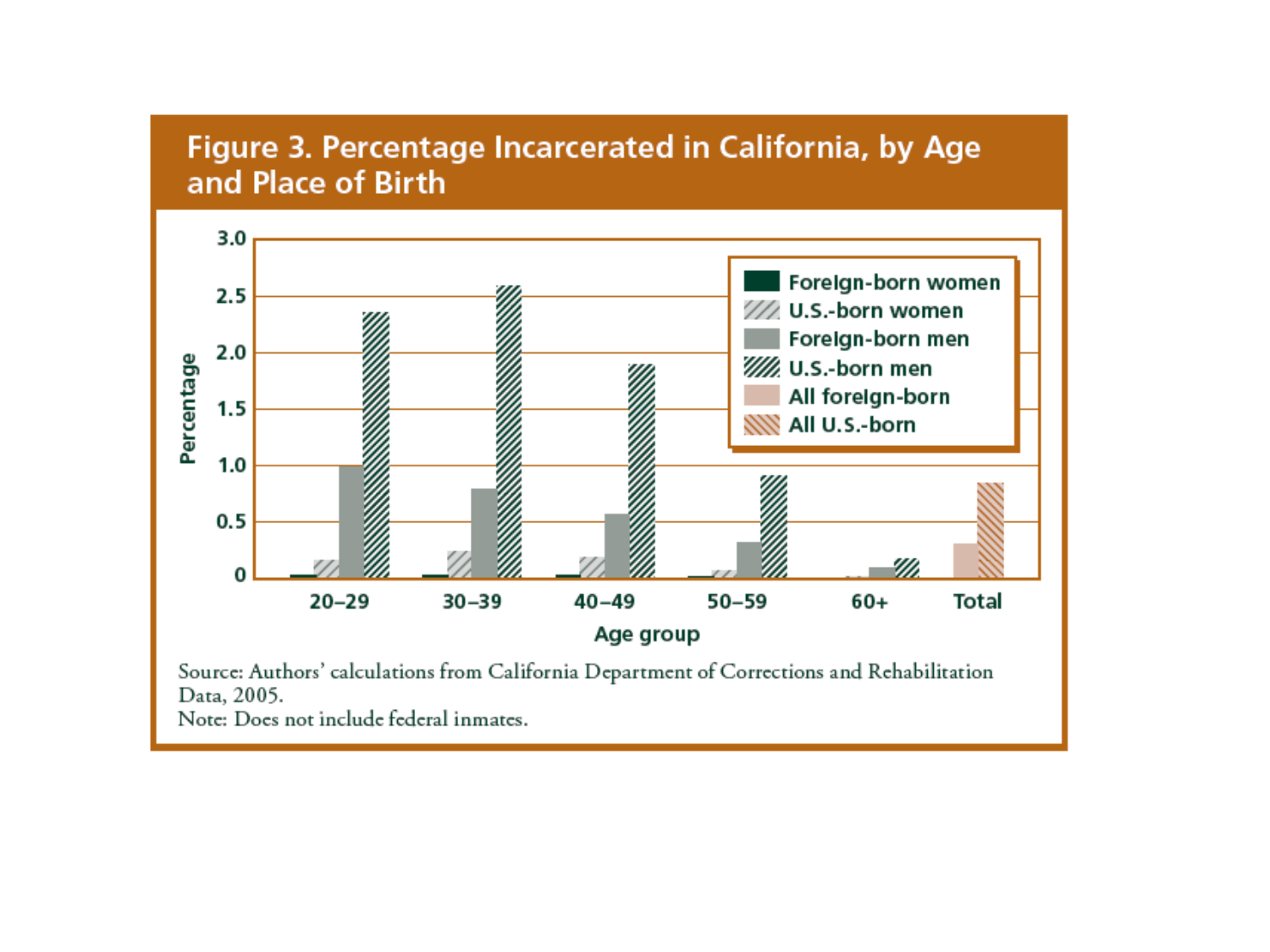## Historical Evidence

- Evidence from synthetic cohorts on assimilation to higher rates of incarceration with time in the country.
- Historical evidence as a few advantages many many immigrants, essentially no deportation until 1930s, some more information on crime type, and, key, information on the second generation.
- Research questions and policy debate have changed little. But we have better micro data.
- Moehling & Piehl (2009) reanalyzed the analyses underlying two major commissions in early 20<sup>th</sup> century finding that there was substantial aggregation bias due to the changing age distributions of immigrants over the decades.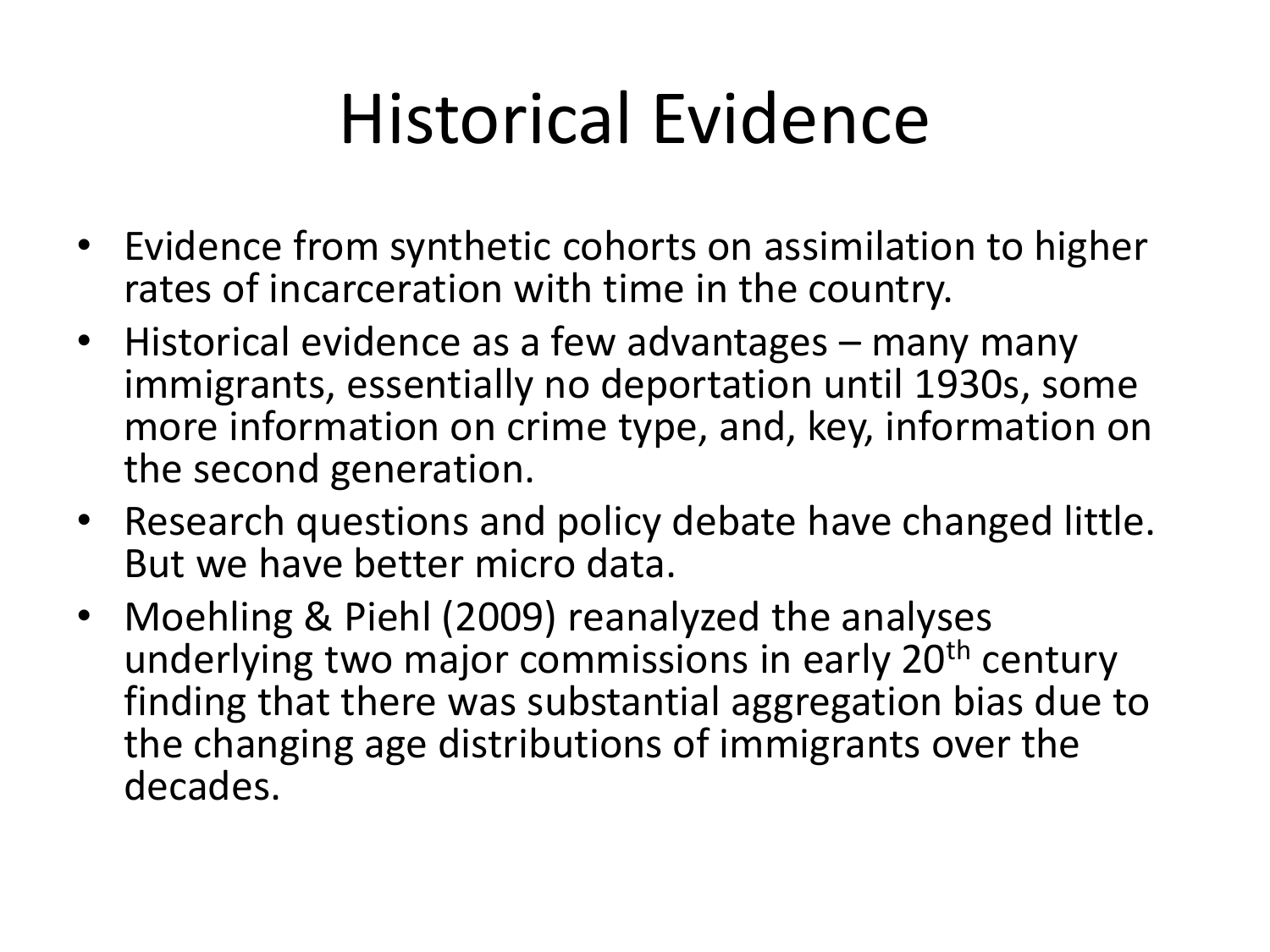### Immigrant Arrivals per 1000 in the Population



Year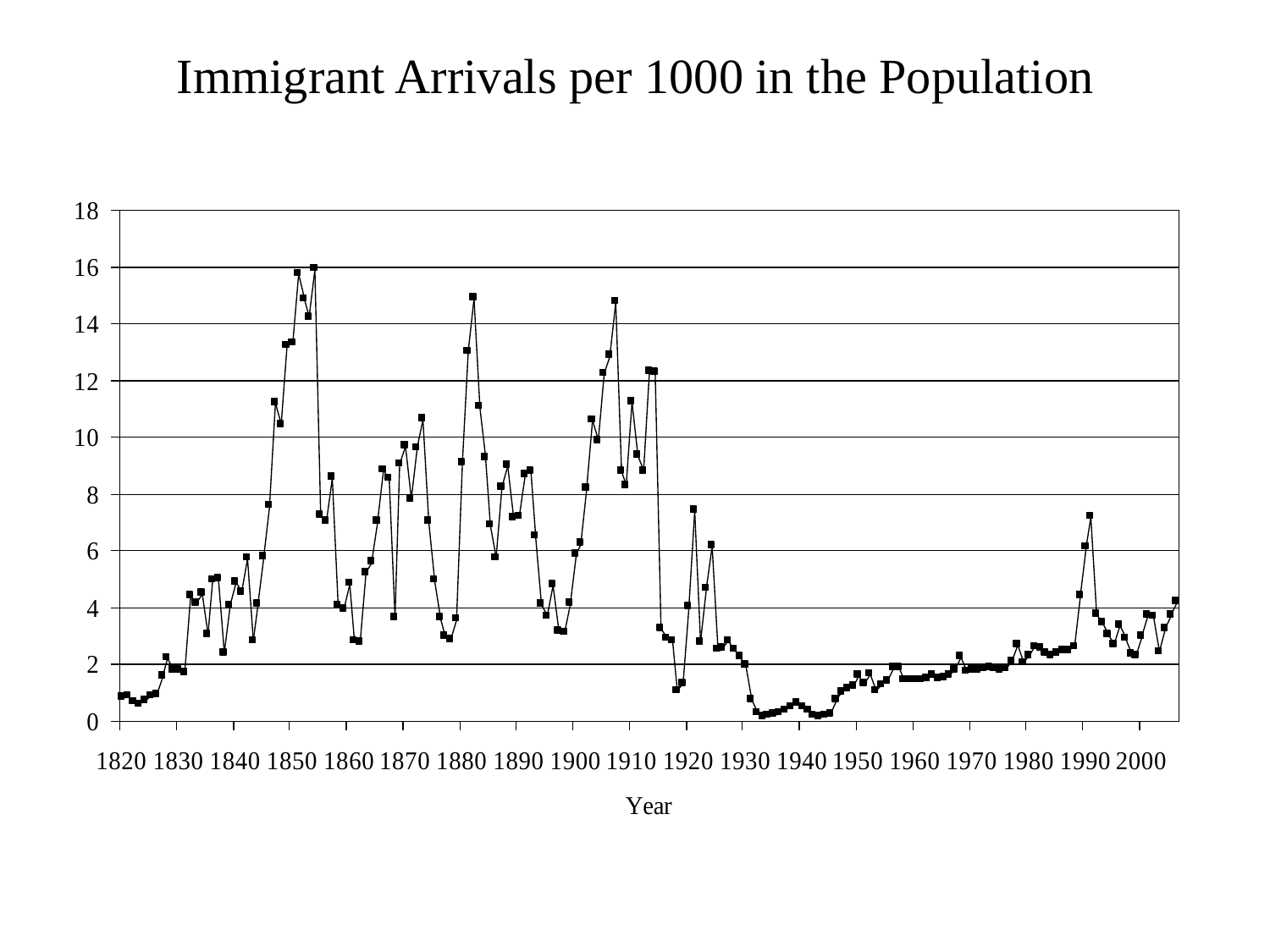#### **Age Distributions White Males 18 to 44, by Nativity**

0.00 0.05 0.10 0.15 0.20 0.25 0.30 18-19 20-24 25-29 30-34 35-39 40-44 Native born, native parents Foreign born **Z** Second generation

**1910**

**Age**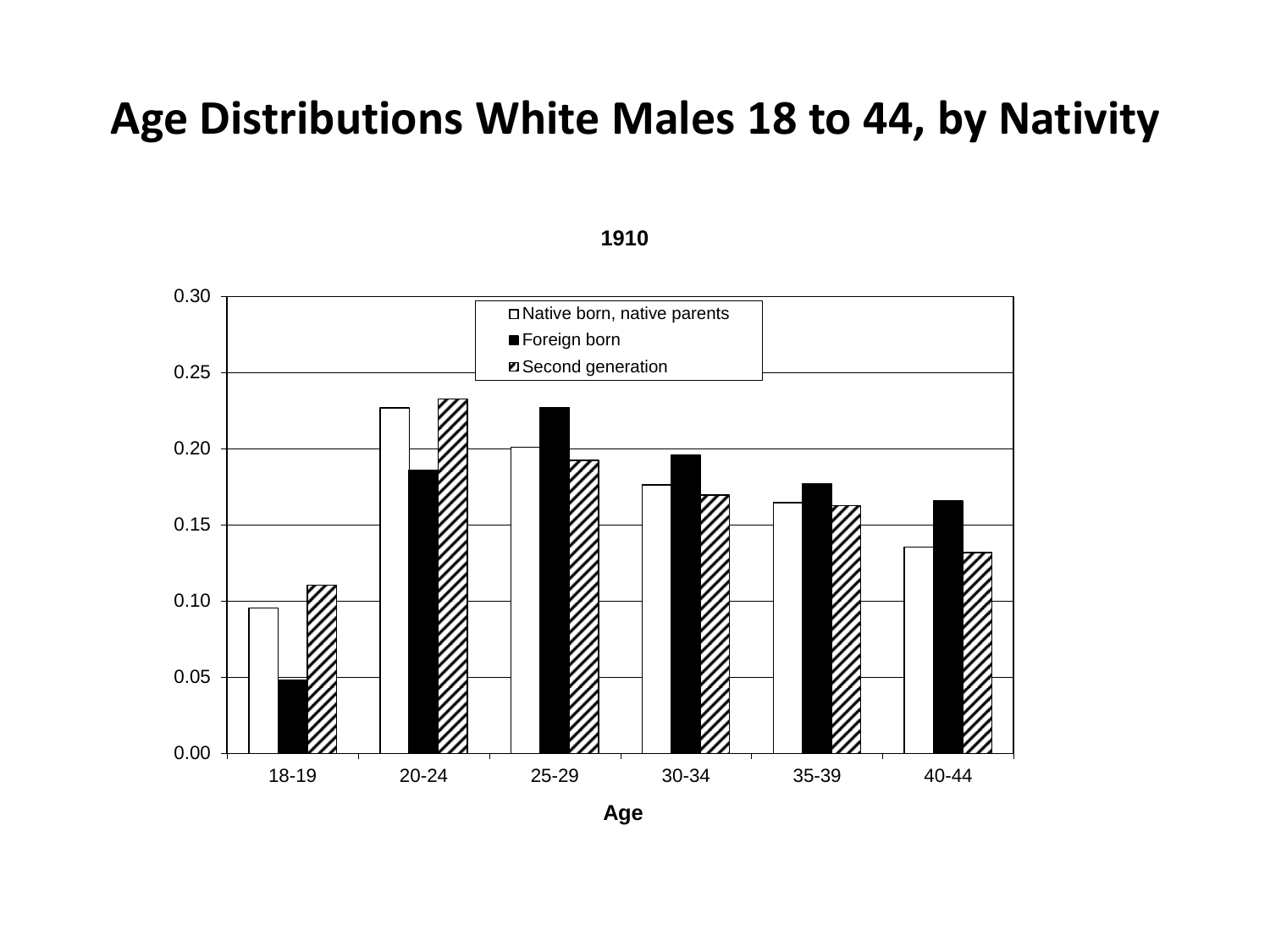#### **Age Distributions White Males 18 to 44, by Nativity**



**1930**

**Age**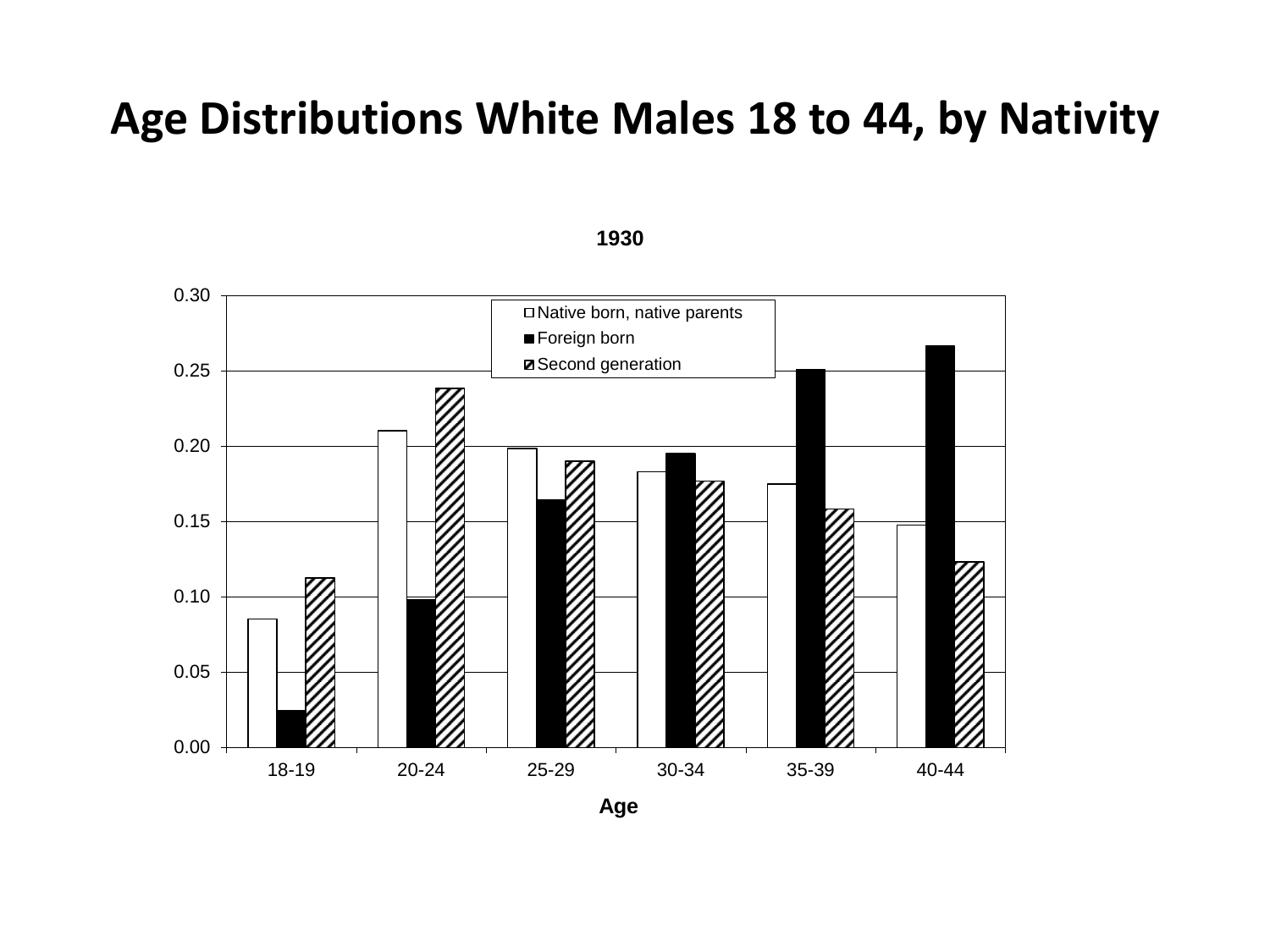#### Commitment Rates for More Serious Offenses for Population 18 years and older, Actual versus Standardized Age Distributions, White Males 1904, 1923, and 1930 (per 100,000 population)

|                                   | Native-born whites | Foreign-born whites |  |  |
|-----------------------------------|--------------------|---------------------|--|--|
|                                   |                    |                     |  |  |
| Actual age distribution           |                    |                     |  |  |
| 1904                              | 76                 | 69                  |  |  |
| 1923                              | 79                 | 57                  |  |  |
| 1930                              | 140                | 52                  |  |  |
| 1930 native-born age distribution |                    |                     |  |  |
| 1904                              | 73                 | 84                  |  |  |
| 1923                              | 81                 | 81                  |  |  |
| 1930                              | 140                | 83                  |  |  |
|                                   |                    |                     |  |  |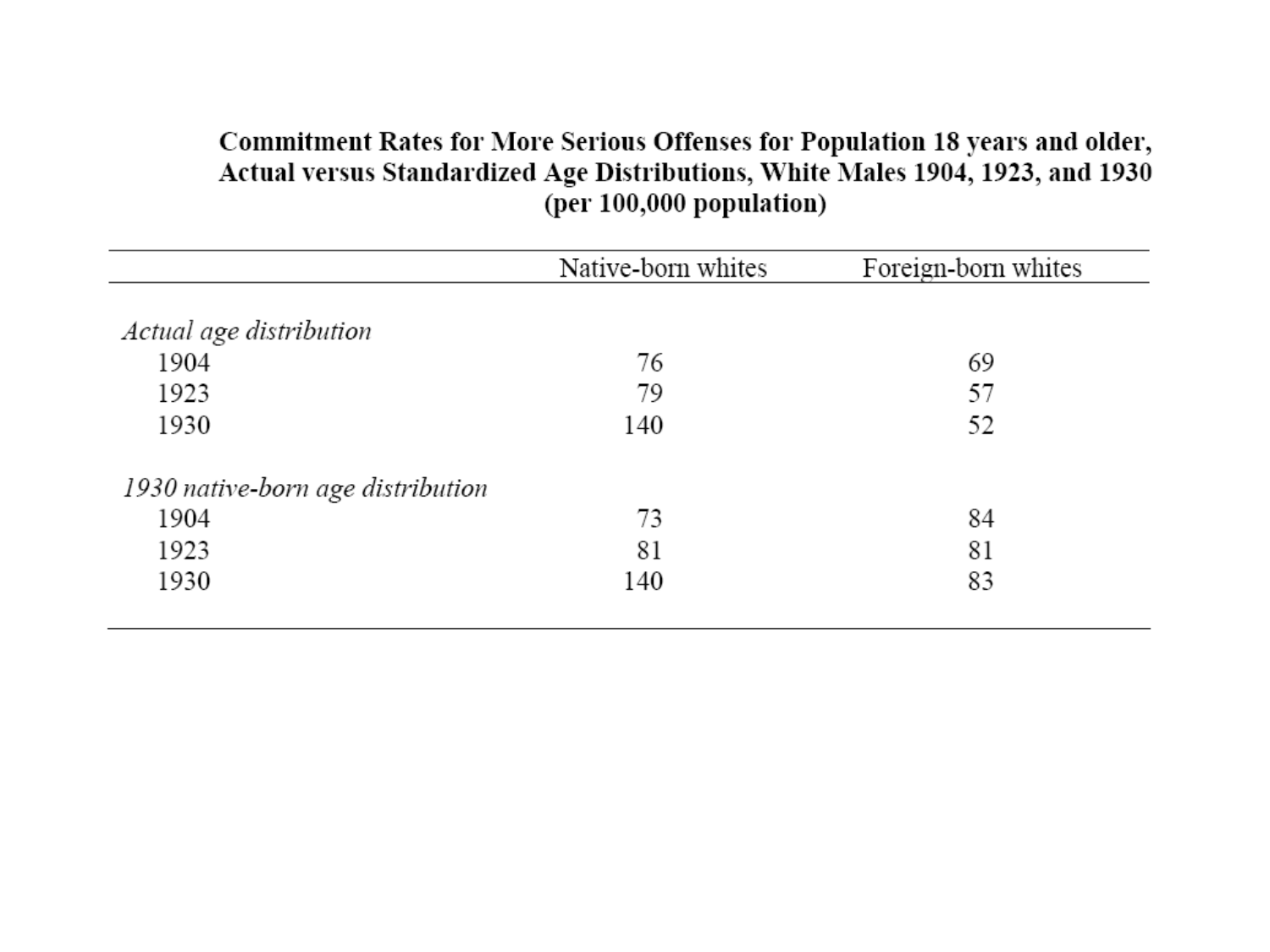### Conclusions from reanalysis of prison census data

- *Both the Dillingham Commission (1911) and the Wickersham Commission (1931) missed important features due to aggregation bias.*
- *In 1904, young immigrants had higher crime rates than natives of the same ages – at least as measured by commitment rates for serious offenses. The commitment rates at older ages were similar across the two groups.*
- *By 1930, immigrants had lower prison commitment rates than natives at all ages over 20.*

*But note: Immigrants were just as likely as natives to be incarcerated for violent crimes.*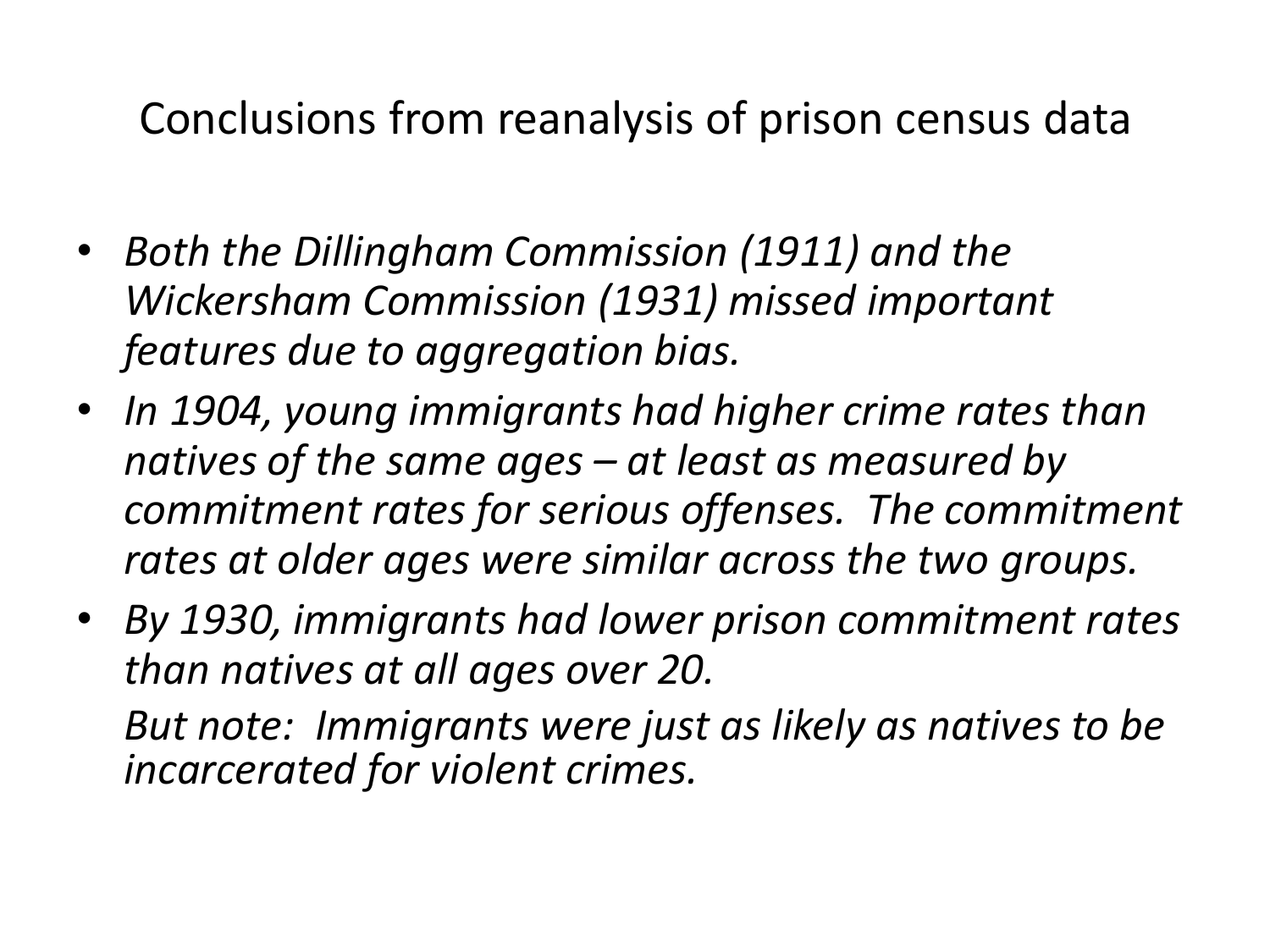Studying assimilation to incarceration: new data

- Federal Population Census, 1900-1930
- All prisoners in state correctional facilities from a set of states with large immigrant populations (California, Connecticut, Illinois, Michigan, Massachusetts, New Jersey, New York, Pennsylvania)
- Advantages: Individual-level data with systematically collected information on age, birthplace, parental birthplaces, year of arrival, and literacy. Can be combined with data from IPUMS for the nonincarcerated population to construct incarceration rates.
- Disadvantages: Paper records. No information on crime, sentence length, criminal justice processing.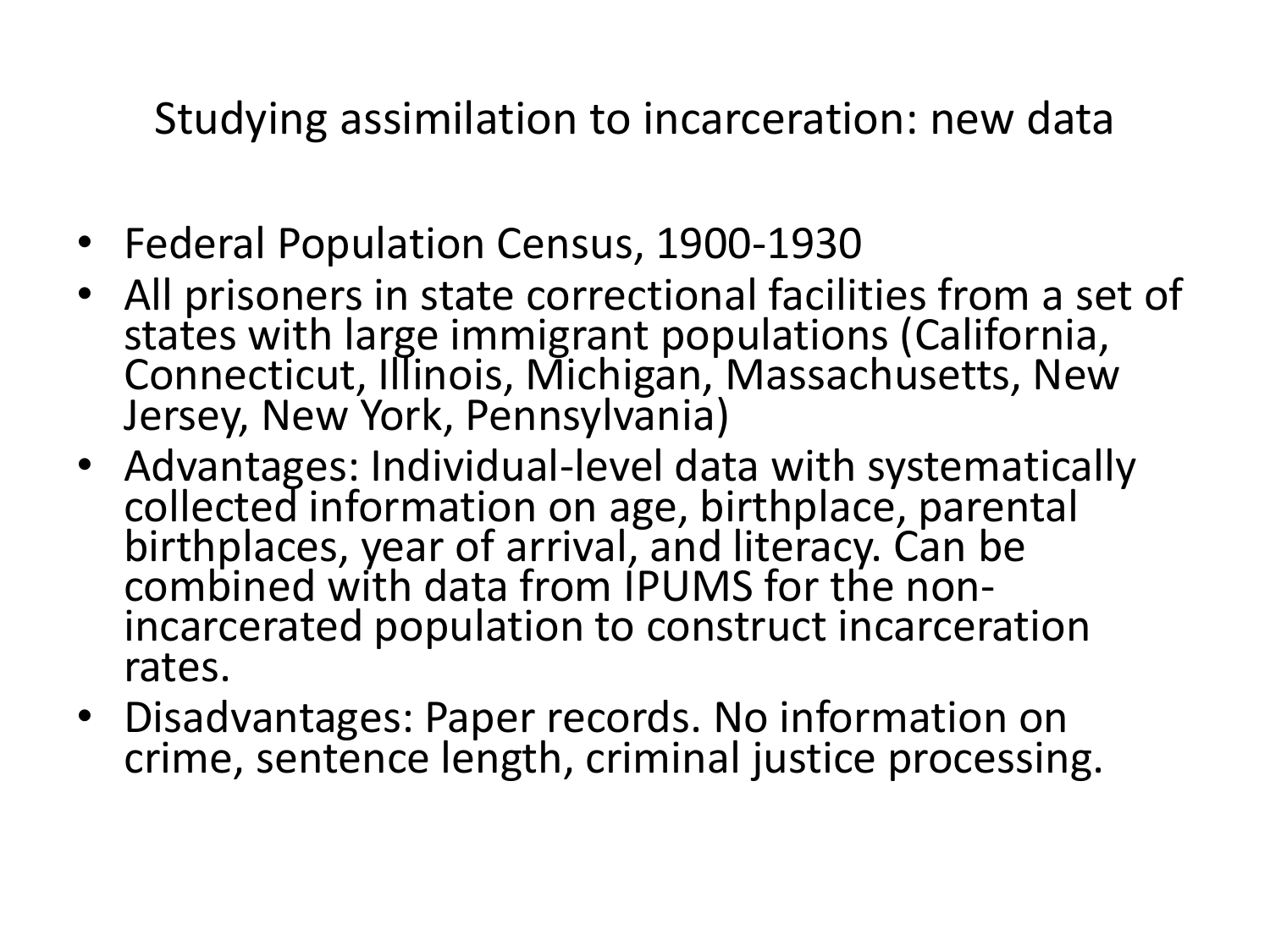#### **Incarceration Rates White Males, by Age and Nativity**



**Age**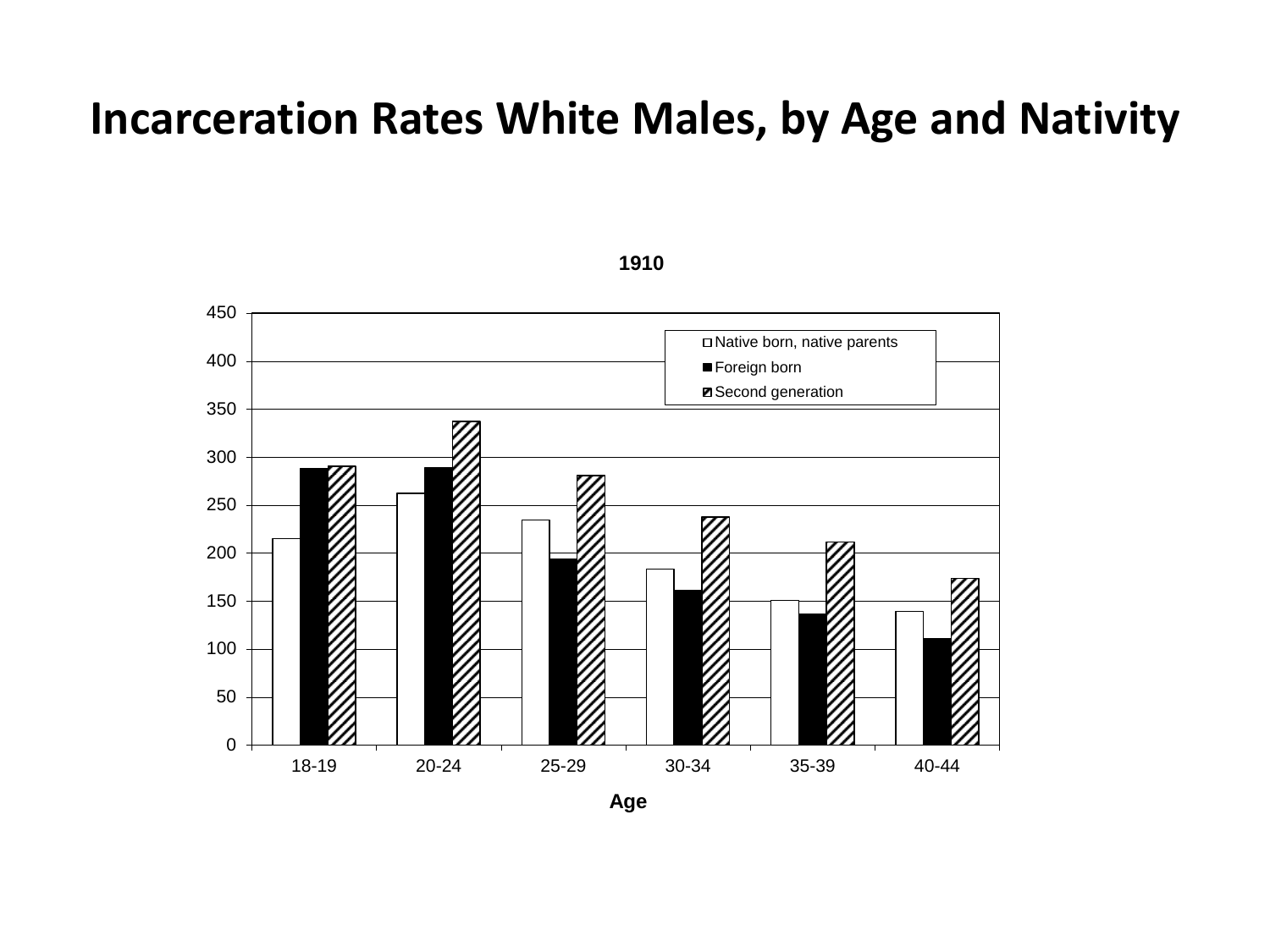#### **Incarceration Rates White Males, by Age and Nativity**

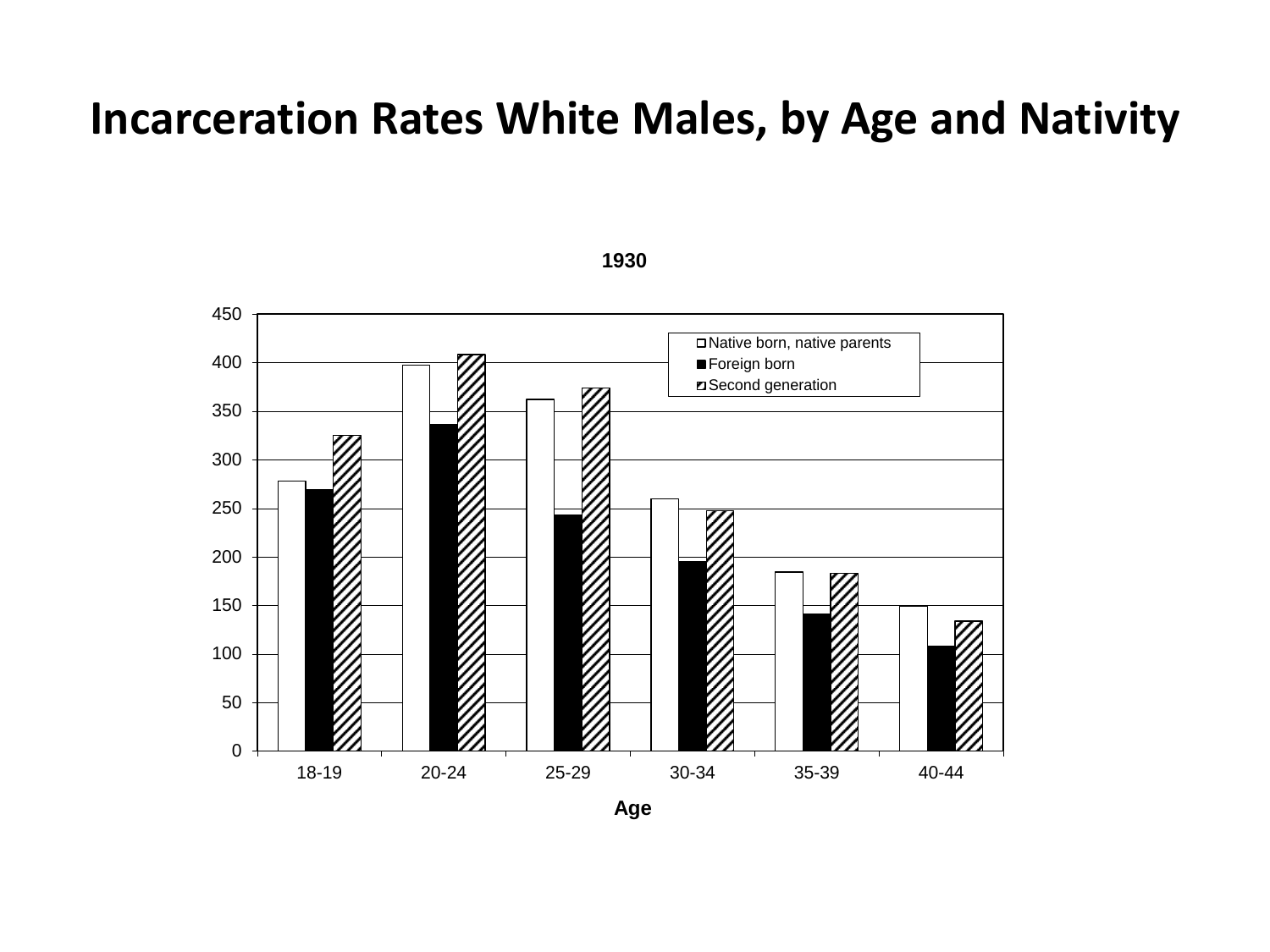### Population Shares, Incarceration Rates, and Personal Characteristics, Disaggregated Nativity Groups

|                                        |                        | Foreign Born <sup>a</sup> |               |                      |
|----------------------------------------|------------------------|---------------------------|---------------|----------------------|
|                                        | Native, Native Parents | Arrival-Adult             | Arrival-Child | Second<br>generation |
| Percent of population                  | 41.64                  | 20.87                     | 8.76          | 28.74                |
|                                        | (0.09)                 | (0.07)                    | (0.05)        | (0.08)               |
|                                        |                        |                           |               |                      |
| Incarceration rate                     | 223                    | 132                       | 238           | 245                  |
| (per 100,000)                          |                        |                           |               |                      |
| Age                                    | 29.82                  | 33.32                     | 29.89         | 29.14                |
|                                        | (0.02)                 | (0.03)                    | (0.04)        | (0.03)               |
| Percent illiterate                     | 0.88                   | 15.15                     | 5.29          | 0.84                 |
|                                        | (0.03)                 | (0.14)                    | (0.13)        | (0.03)               |
| Years in the U.S.                      |                        | 10.66                     | 20.98         |                      |
|                                        |                        | (0.03)                    | (0.05)        |                      |
|                                        |                        |                           |               |                      |
| Percent in cities 25,000+ <sup>a</sup> | 42.20                  | 68.24                     | 70.76         | 63.23                |
|                                        | (0.13)                 | (0.18)                    | (0.26)        | (0.16)               |
| Duncan SEI <sup>a</sup>                | 29.57                  | 22.08                     | 28.18         | 30.55                |
|                                        |                        |                           |               |                      |
|                                        |                        |                           |               |                      |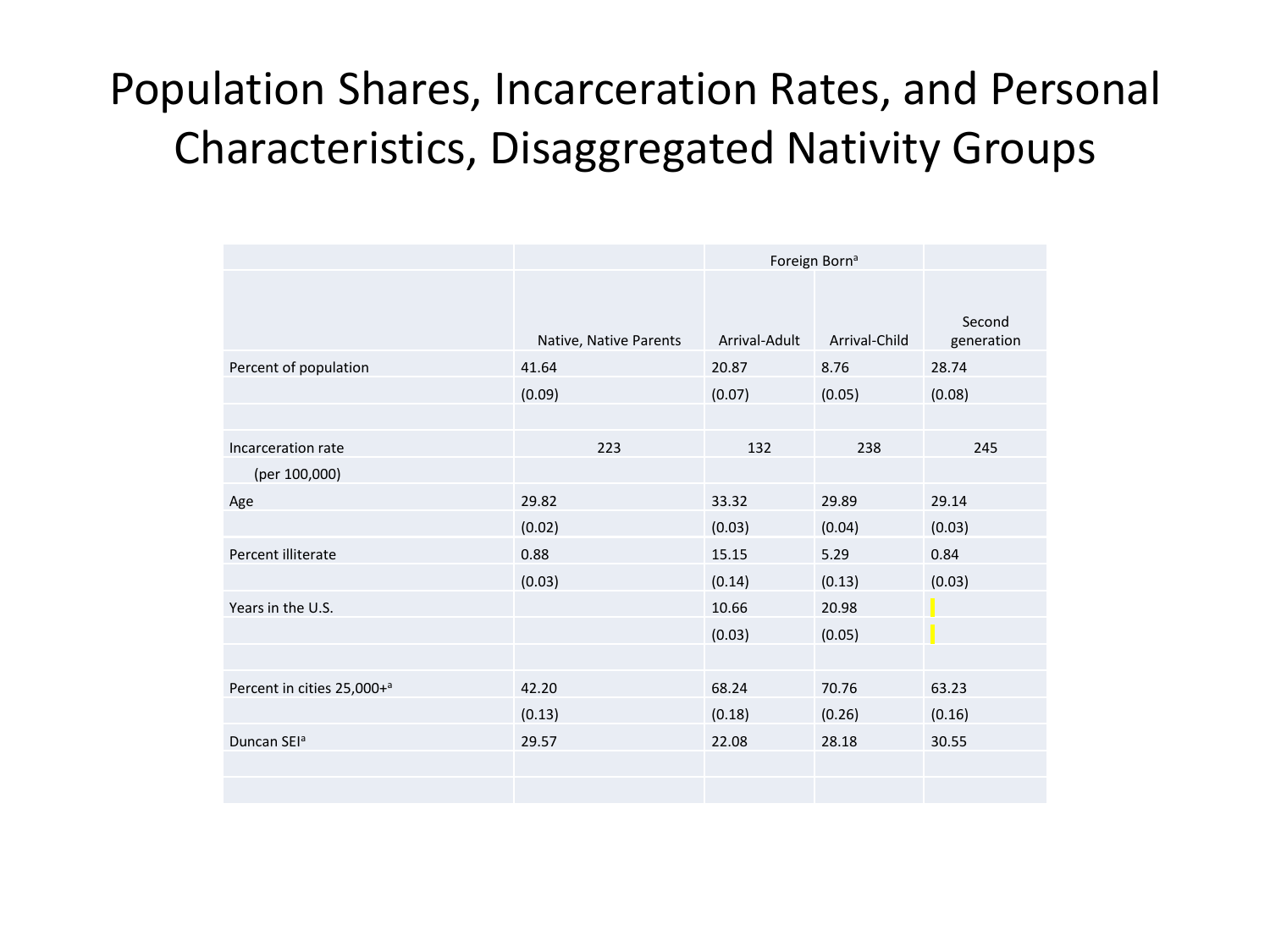### Average Marginal Effects from Logistic Models for the Probability of Incarceration

| Model                            | (1)        | (2)        | (3)        | (4)        |
|----------------------------------|------------|------------|------------|------------|
| Foreign born adult arrival       | $-0.088$   | $-0.107$   | $-0.150$   | $-0.388$   |
|                                  | (0.002)    | (0.003)    | (0.005)    | (0.015)    |
| Foreign born child arrival       | 0.006      | $-0.003$   | $-0.048$   | $-0.178$   |
|                                  | (0.003)    | (0.004)    | (0.005)    | (0.012)    |
| Second generation                | 0.008      | 0.009      | $-0.017$   | $-0.033$   |
|                                  | (0.002)    | (0.002)    | (0.003)    | (0.003)    |
| Duncan SEI <sup>a</sup>          |            | $-0.003$   | $-0.006$   | $-0.013$   |
|                                  |            | $(4.3E-4)$ | $(4.9E-4)$ | $(6.7E-4)$ |
| City 25,000+a                    |            |            | 0.002      | 0.003      |
|                                  |            |            | $(1.4E-4)$ | $(1.6E-4)$ |
| <b>Adult arrivals:</b>           |            |            |            |            |
| Years in the U.S.                |            |            |            | 0.037      |
|                                  |            |            |            | (0.002)    |
| (Years in the U.S.) <sup>2</sup> |            |            |            | $-1.1E-3$  |
|                                  |            |            |            | $(6.5E-5)$ |
| Child arrivals:                  |            |            |            |            |
| Years in the U.S.                |            |            |            | 0.011      |
|                                  |            |            |            | (0.002)    |
| (Years in the U.S.) <sup>2</sup> |            |            |            | $-1.6E-4$  |
|                                  |            |            |            | $(3.9E-5)$ |
|                                  |            |            |            |            |
| Number of observations           | 391,658    | 391,658    | 391,658    | 391,658    |
| Log pseudo-likelihood            | $-5829.56$ | $-5829.17$ | $-5828.05$ | $-5821.87$ |
|                                  |            |            |            |            |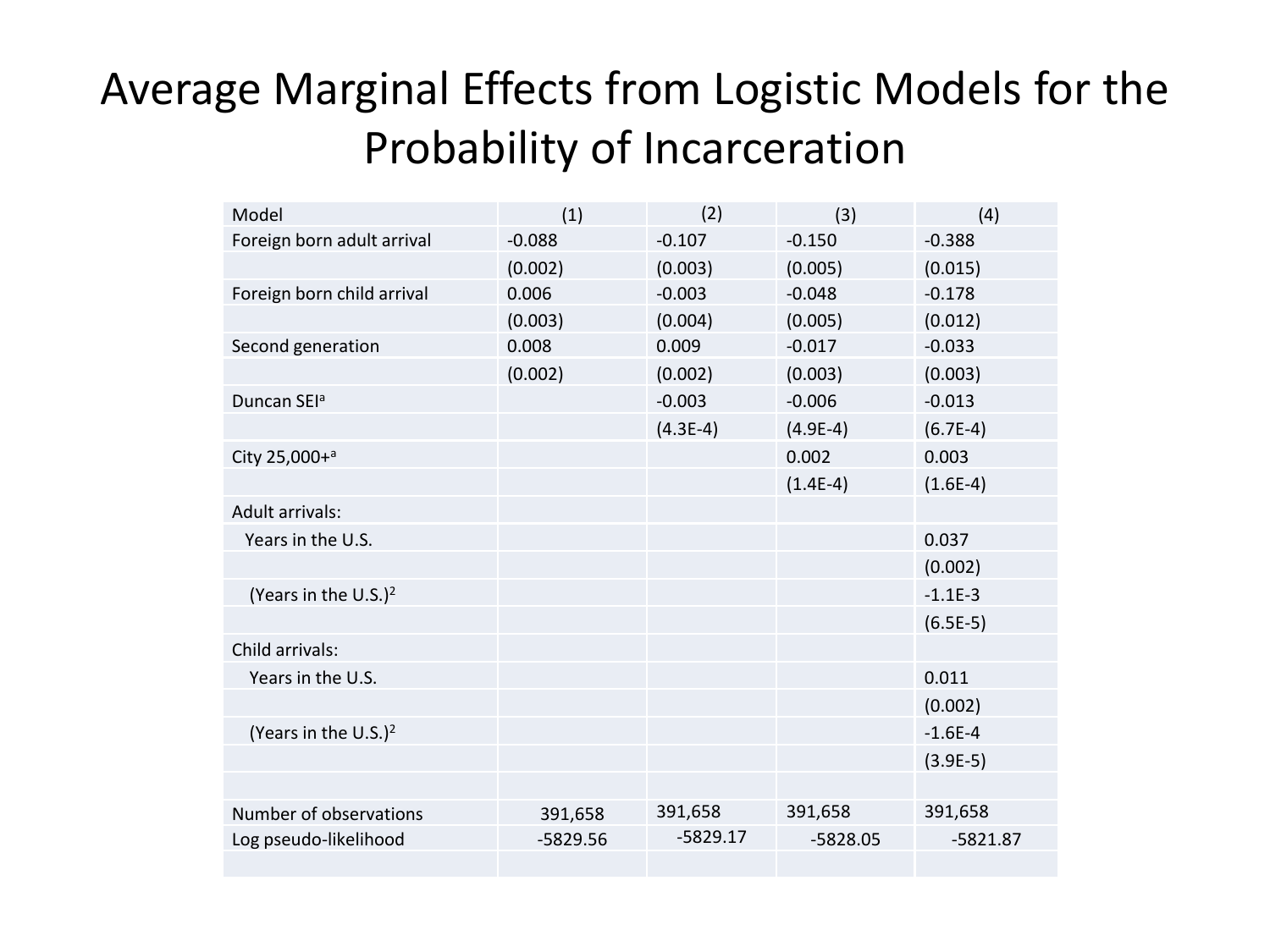# Criminal justice operations

- Despite the relatively lower criminal activities of the foreign born, criminal justice is greatly affected by "immigration and crime." Yet, little research on this part of the overlap.
- One exception is Butcher & Piehl 's(2000) analysis of CA administrative data, finding that those with immigration "holds" serve 10% longer terms following the 1996 federal reforms.
- There is so much overlap to study, but frequently no data to do so.